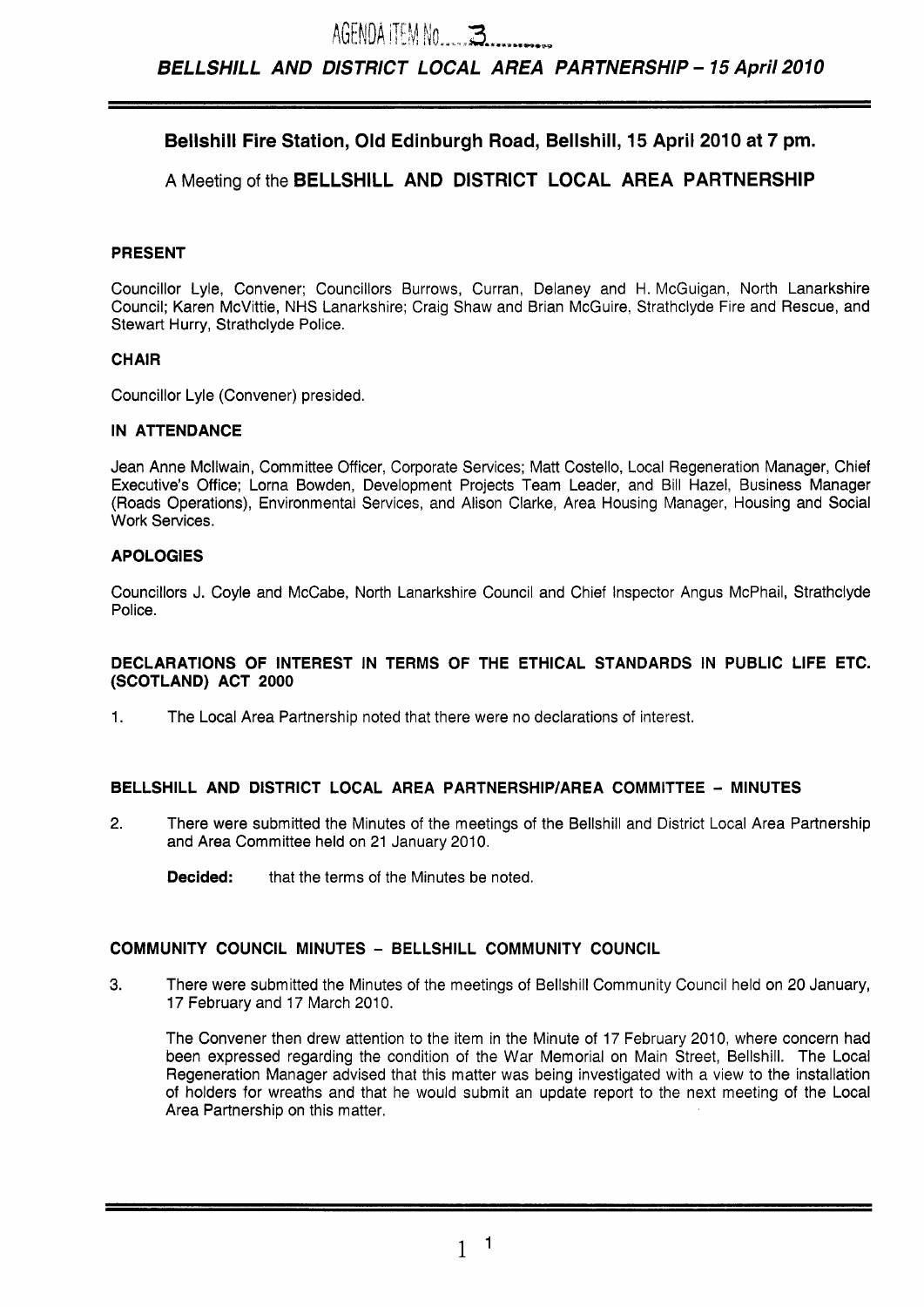Arising from discussion, when Councillor H. McGuigan advised that there were a number of names to be added to the memorial, it was agreed that the Local Regeneration Manager's update report would include this matter.

### **Decided:**

- (1) that it be noted that a report on the condition of the War Memorial on Main Street, Bellshill would be submitted to the next meeting of the Local Area Partnership, and
- (2) that the terms of the Minutes be otherwise noted.

## **NORTH LANARKSHIRE PARTNERSHIP BOARD MINUTE OF** 18 **NOVEMBER 2009**

- **4.** There was submitted the Minute of the meeting of North Lanarkshire Partnership Board held on 18 November 2009.
	- **Decided:** that the terms of the Minute be noted.

#### **The Convener exercised his discretion to vary the order of business as hereinafter minuted.**

## **BELLSHILL TOWN CENTRE ACTION PLAN UPDATE**

**5.** With reference to paragraph 15 of the Minute of the meeting of the Local Area Partnership held on 21 January 2010, there was submitted a report dated 15 April 2010 by the Head of Planning and Development updating the Local Area Partnership on the current position in relation to the Bellshill Town Centre Action Plan, (1) indicating that Phase 3 of the streetscape works was now complete at an estimated cost of £1.9m; (2) advising that R.J. MacLeod had been appointed in early March 2010 to undertake Phase 4, which included the remainder of Main Street from its junction with Motherwell Road to the Cross; part of North Road extending from the Cross to the entrance to the Council's car park, and Hamilton Road from the Cross to the railway bridge, and (3) outlining the work to be carried out in terms of Phase 4, which was scheduled for completion in May 2011.

The Convener then introduced Martin Tabor and Christina Schele of Land Use Consultants, who were managing the contract on behalf of the Council and heard them in relation to the proposed works to be undertaken as part of the Phase 4 works in Bellshill Town Centre and responded to questions thereon.

Thereafter, the Convener thanked the representatives of Land Use Consultants for the informative and interesting presentation.

Arising from the discussion which took place following the presentation, it was proposed (1) that West End Church be included in the Phase 4 lighting proposals for Bellshill Town Centre, and (2) that consideration be given to the use of part of the Tesco car park to assist those businesses displaced from the North Road car park while it was being used by the developers as a site compound.

**Decided:** that it be recommended to the Area Committee

(1) that West End Church be included in the lighting proposals for Phase 4 works in Bellshill Town Centre;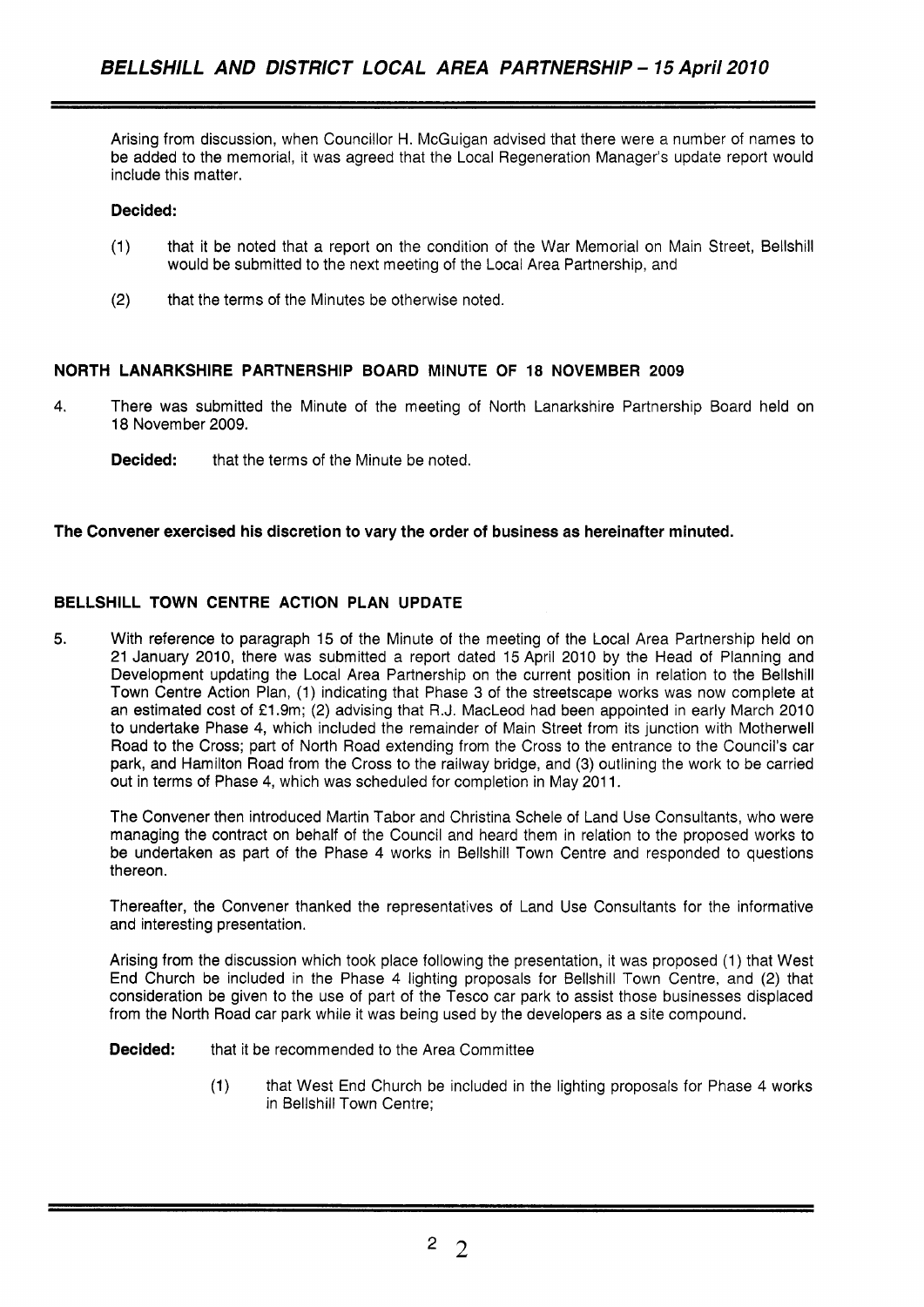- (2) that consideration be given to the use of part of the Tesco car park to assist those businesses displaced from the North Road car park during the improvement works, and
- **(3)** that the presentation and progress made on the Bellshill Town Centre Action Plan be otherwise noted.

## **JOINT COMMUNITY SAFETY REPORT**

**6.**  There was submitted a joint report (docketed as relative to the Minute of the meeting of Bellshill and District Area Committee held on 21 January 2010) dated 15 April 2010 by Housing and Social Work Services, Strathclyde Police and Strathclyde Fire and Rescue advising of initiatives and measures taken to minimise the level of crime within the Bellshill and District area for the period from December 2009 to February 2010, including (1) a summary of the key activities of the three partners; (2) statistical information in respect of the partners, and (3) giving details of (a) the hotspots for the Bellshill area, as shown in Appendix 1 to the report, and (b) the Ward Community Police Teams, as detailed within the report.

The Local Area Partnership then heard Alison Clarke, Area Housing Manager, Stewart Hurry, Strathclyde Police and Craig Shaw, Strathclyde Fire and Rescue in supplement to the report and in response to Members' questions.

**Decided:** that the content of the report be noted.

#### **LOCAL DEVELOPMENT PROGRAMME**

**7.** With reference to paragraph 11 of the Minute of the meeting of the Local Area Partnership held on 21 January 2010, there was submitted a report (docketed as relative to the Minute of the meeting of Bellshill and District Area Committee held on 15 April 2010) dated 15 April 2010 by the Head of Regeneration Services (1) setting out the criteria for projects to be included in the Local Development Programme; (2) detailing the current position in relation to the projects within the Local Development Programme for 2009/2010, as set out in Appendix 1 to the report, and (3) advising that the projects approved for delivery in the 2010/2011 programme were under consideration and would be taken forward on a phased basis, with an update report being submitted to the next meeting of the Local Area Partnership.

#### **Decided:**

- (1) that the progress in relation to the delivery of the projects in 2009/2010 through the Local Development Programme, as detailed in Appendix 1 to the report, be noted;
- (2) that the progress in terms of projects for delivery in the 2010/2011 programme be noted, and
- **(3)** that further progress be reported to future meetings of the Bellshill and District Local Area Partnership.

## **BELLSHILL ATHLETIC FOOTBALL CLUB**

8. With reference to paragraph 12 of the Minute of the meeting of the Local Area Partnership held on 7 May 2009, when, inter alia, it was agreed that £10,000 be allocated for one year only to assist Bellshill Athletic Football Club with the provision of suitable facilities, the Convener advised of the current position regarding the football club and proposed (1) that funding of up to €10,000 be provided for a further year only to assist with the cost of the changing accommodation provided at the Sir Matt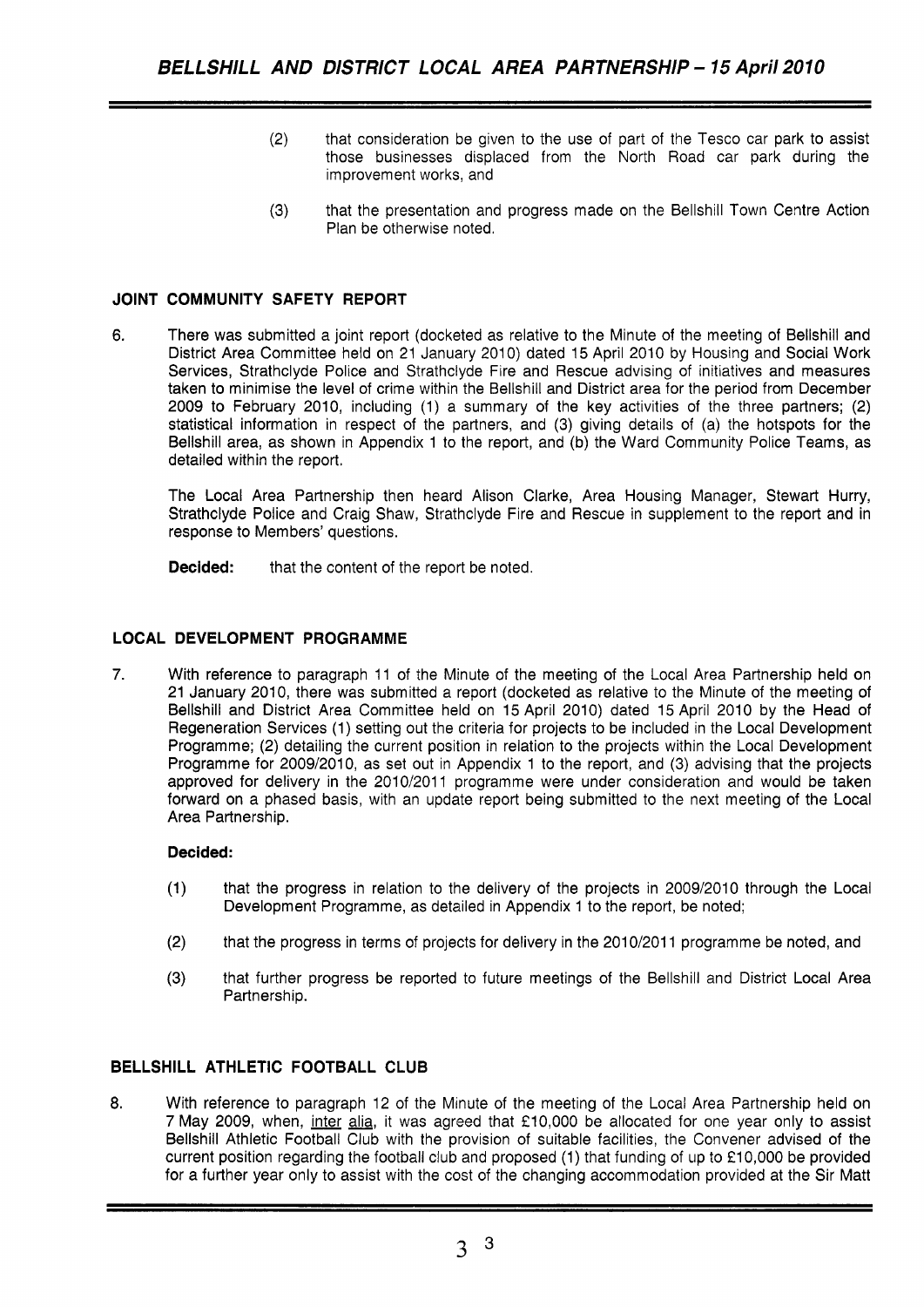Busby Centre for the use of Bellshill Athletic Football Club and the benefit of the wider community, and **(2)** that consideration be given to the compulsory purchase of land at Hattonrigg Road, Bellshill (New Brandon Park - the former playingfield of Bellshill Athletic Football Club) in view of the condition of the premises, due to the lack of ongoing maintenance, and to enable its proper use.

**Decided:** that it be recommended to the Area Committee

- (1) that up to **f10,000** be provided for a further year only to assist with the cost of the changing accommodation at the Sir Matt Busby Centre, and
- **(2)** that the Council be requested to consider the compulsory purchase of land at Hattonrigg Road, Bellshill (New Brandon Park - former playingfield of Bellshill Athletic Football Club) in view of the condition of the premises and to enable its proper use.

## **DATE, TIME AND VENUE OF NEXT MEETING**

**9.** The Local Area Partnership noted that the next meeting of the Bellshill and District Local Area Partnership would **be** held on Thursday, 8 July 2010 at 7 pm in Tannochside Senior Citizens' Centre, Thorniewood Road, Tannochside.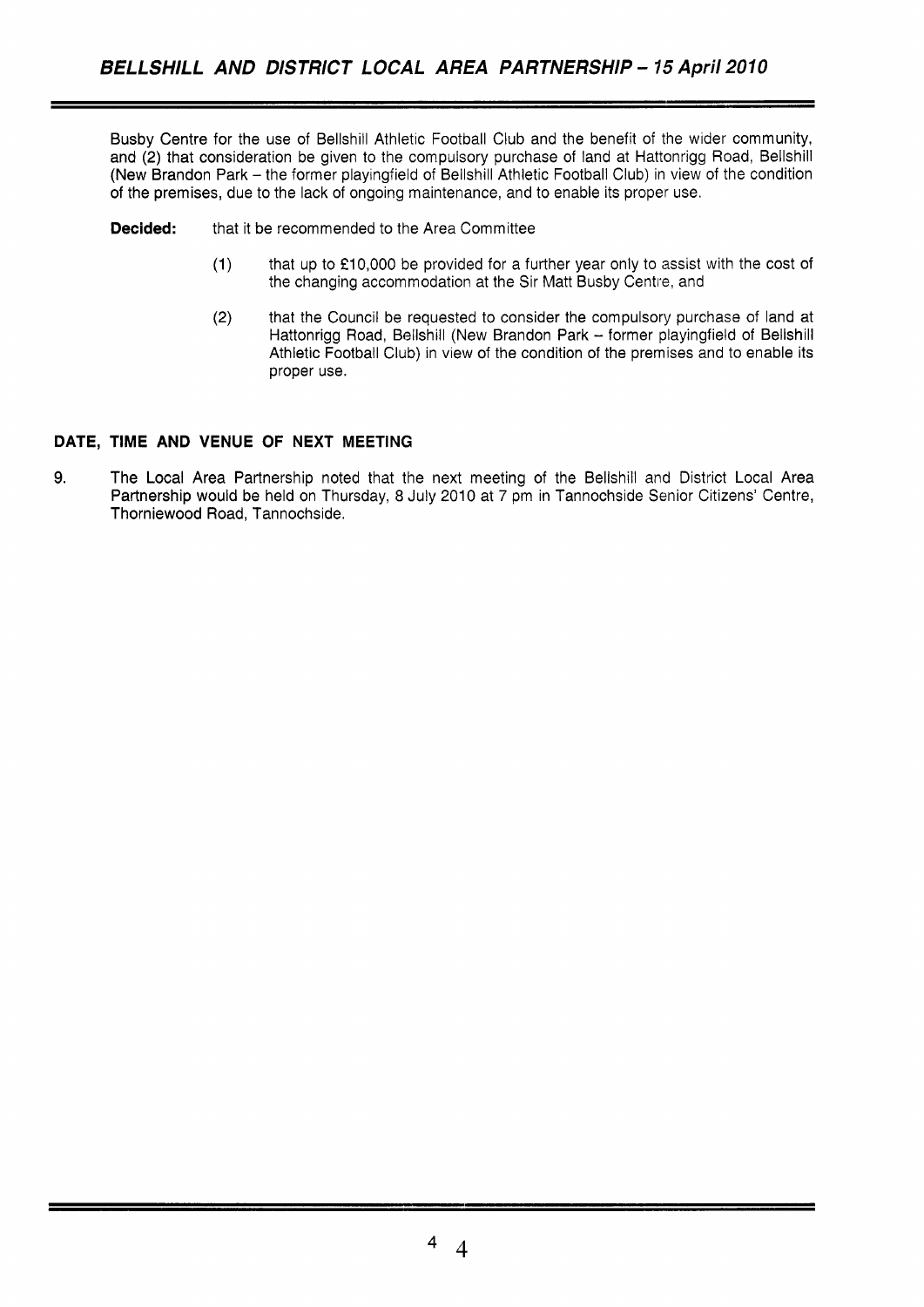# **Bellshill Fire Station, Old Edinburgh Road, Bellshill, 15 April 2010 at 8.45 pm.**

# **A** Meeting of the **BELLSHILL AND DISTRICT AREA COMMllTEE**

## **PRESENT**

Councillor Lyle, Convener; Councillors Burrows, Curran, Delaney and H. McGuigan.

## **CHAIR**

Councillor Lyle (Convener) presided.

## **IN ATTENDANCE**

The Committee Officer, Corporate Services; Local Regeneration Manager, Chief Executive's Office; Development Projects Team Leader and Traffic and Transportation Team Leader, Environmental Services, and Area Housing Manager, Housing and Social Work Services.

## **APOLOGIES**

Councillors J. Coyle and McCabe.

1. **DECLARATIONS OF INTEREST IN TERMS OF THE ETHICAL STANDARDS IN PUBLIC LIFE ETC. (SCOTLAND) ACT 2000** 

The Area Committee noted that there were no declarations of interest.

#### **2. CONSIDER RECOMMENDATIONS BY THE BELLSHILL AND DISTRICT LOCAL AREA PARTNERSHIP HELD ON 15 APRIL 2010**

The Committee gave consideration to the recommendations made by the Bellshill and District Local Area Partnership at its meeting held on 15 April 2010 and agreed in respect of each item, the following:-

#### (1) **BELLSHILL AND DISTRICT LOCAL AREA PARTNERSHIP/AREA COMMITTEE** - **MINUTES**

**Decided:** that the terms of the Minutes be noted.

## **(2) COMMUNITY COUNCIL MINUTES** - **BELLSHILL COMMUNITY COUNCIL**

#### **Decided:**

- (1) that it be noted that a report on the condition of the War Memorial on Main Street, Bellshill would be submitted to the next meeting of the Local Area Partnership, and
- **(2)** that the terms of the Minutes be otherwise noted.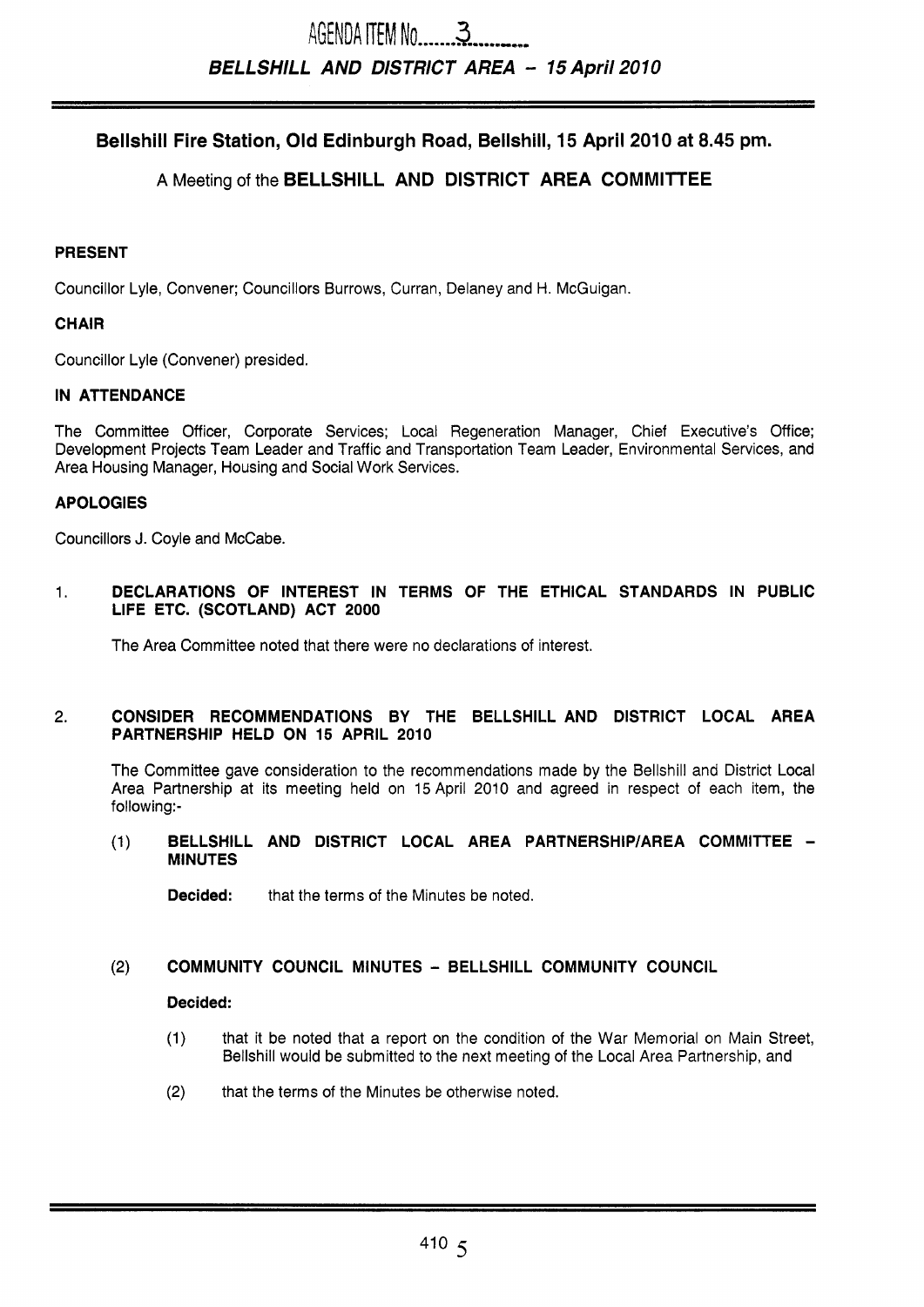**(3) NORTH LANARKSHIRE PARTNERSHIP BOARD MINUTE OF 18 NOVEMBER 2009** 

**Decided:** that the terms of the Minute be noted.

### **The Convener exercised his discretion to vary the order of business as hereinafter minuted.**

## **(4) BELLSHILL TOWN CENTRE ACTION PLAN UPDATE**

#### **Decided:**

- **(1)** that West End Church be included in the lighting proposals for Phase **4** works in Bellshill Town Centre;
- **(2)** that consideration be given to the use of part of the Tesco car park to assist those businesses displaced from the North Road car park during the improvement works, and
- **(3)** that the presentation and progress made on the Bellshill Town Centre Action Plan be otherwise noted.

## **(5) JOINT COMMUNITY SAFETY REPORT**

**Decided:** that the content of the report be noted.

#### **(6) LOCAL DEVELOPMENT PROGRAMME**

#### **Decided:**

- (1) that the progress in relation to the delivery of the projects in **2009/2010** through the Local Development Programme, as detailed in Appendix **1** to the report, be noted;
- **(2)** that the progress in terms of projects for delivery in the **2010/2011** programme be noted, and
- **(3)** that further progress be reported to future meetings of the Bellshill and District Local Area Partnership.

# **(7) BELLSHILL ATHLETIC FOOTBALL CLUB**

#### **Decided:**

- (1) that up to **f10,000** be provided for a further year only *to* assist with the cost of the changing accommodation at the Sir Matt Busby Centre, and
- **(2)** that the Council be requested to consider the compulsory purchase of land at Hattonrigg Road, Bellshill (New Brandon Park - former playingfield of Bellshill Athletic Football Club) in view *of* the condition of the premises and to enable its proper use.